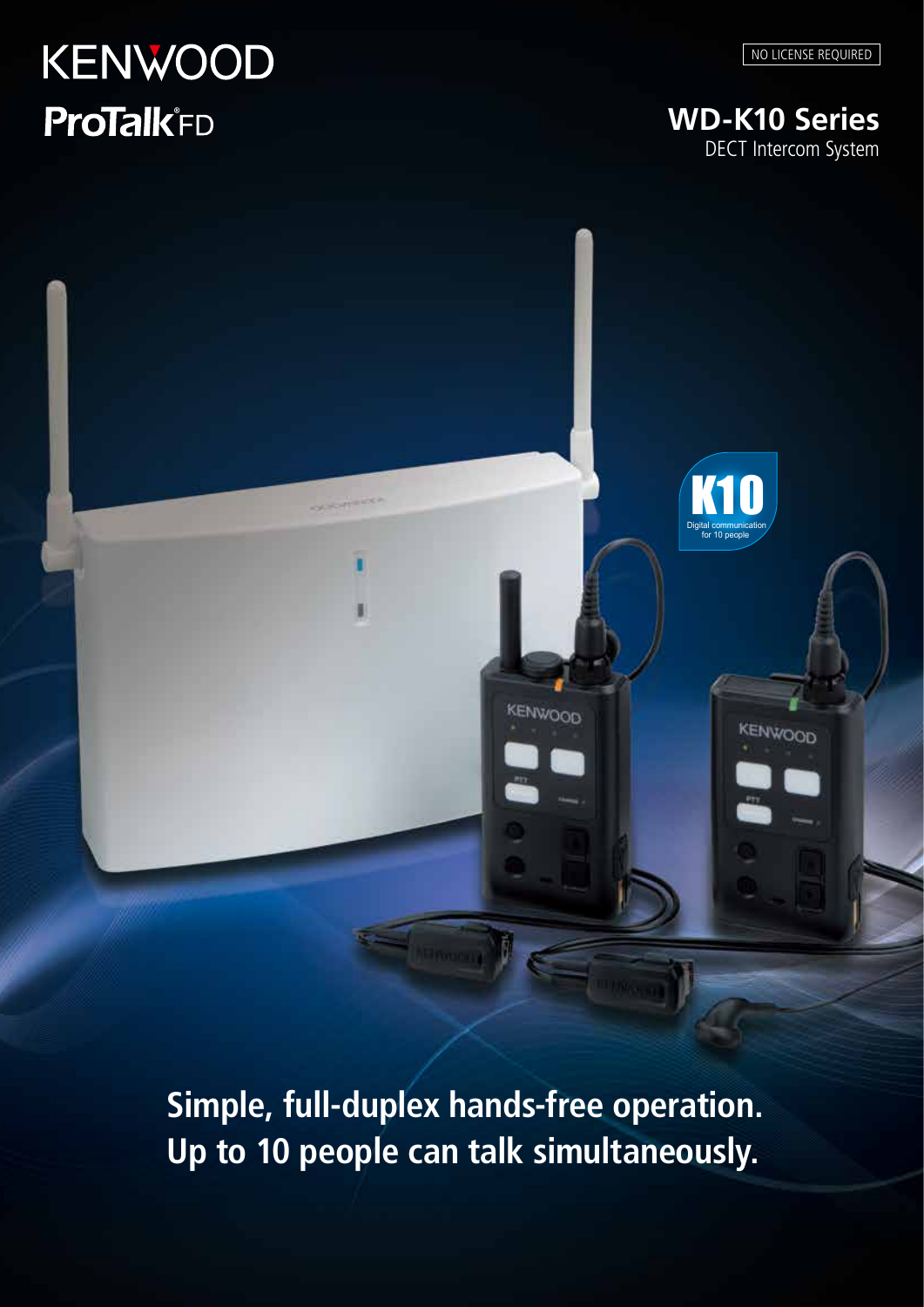## **Easy-to-use, advanced Digital Wireless Intercom System**

## DECT Intercom System **WD-K10 Series**

The WD-K10 Series is KENWOOD's DECT Intercom System, offering simple, full-duplex hands-free, simultaneous two-way communications. It can significantly ease day-to-day operations with conversational staff contact & coordination anytime, anywhere – indoors and outdoors.



Ideal for crane operators, railroad maintenance, manufacturing, casinos & entertainment complexes, drive-throughs, etc.

## Advanced & Convenient eu d.

**K10** Digital communication for 10 people

Compact, lightweight and simple to use - indoors or outdoors

## **Small and light, these transceivers are tough and simple to use**



TRANSCEIVER

**KENWOOD** 

## **WD-K10PBS** PORTABLE BASE

## ■ WD-K10TR and WD-K10PBS – Both compact yet **offer long talk time**

Just 20mm in depth and the size of a business card, the WD-K10TR transceiver is amazingly small and light (118g), making it easy to work with all day long. Despite its compact design, it can operate on a single battery charge for up to 20 hours.

The WD-K10PBS (135g) can be used as a portable base station or transceiver. In Portable Base mode, it operates for up to 8 hours while communicating with up to 4 transceivers. In Transceiver mode, it operates for up to 25 hours.

## <sup>n</sup> **Superior digital technology ensures clear communications**

Digital communication supports high-quality audio, which means that messages and instructions are relayed clearly. Since this DECT system operates at 1.9GHz, this intercom system will work side by side with **WD-K10TR WD-K10PBS** wireless LAN equipment, which operate at 2.4GHz or 5GHz.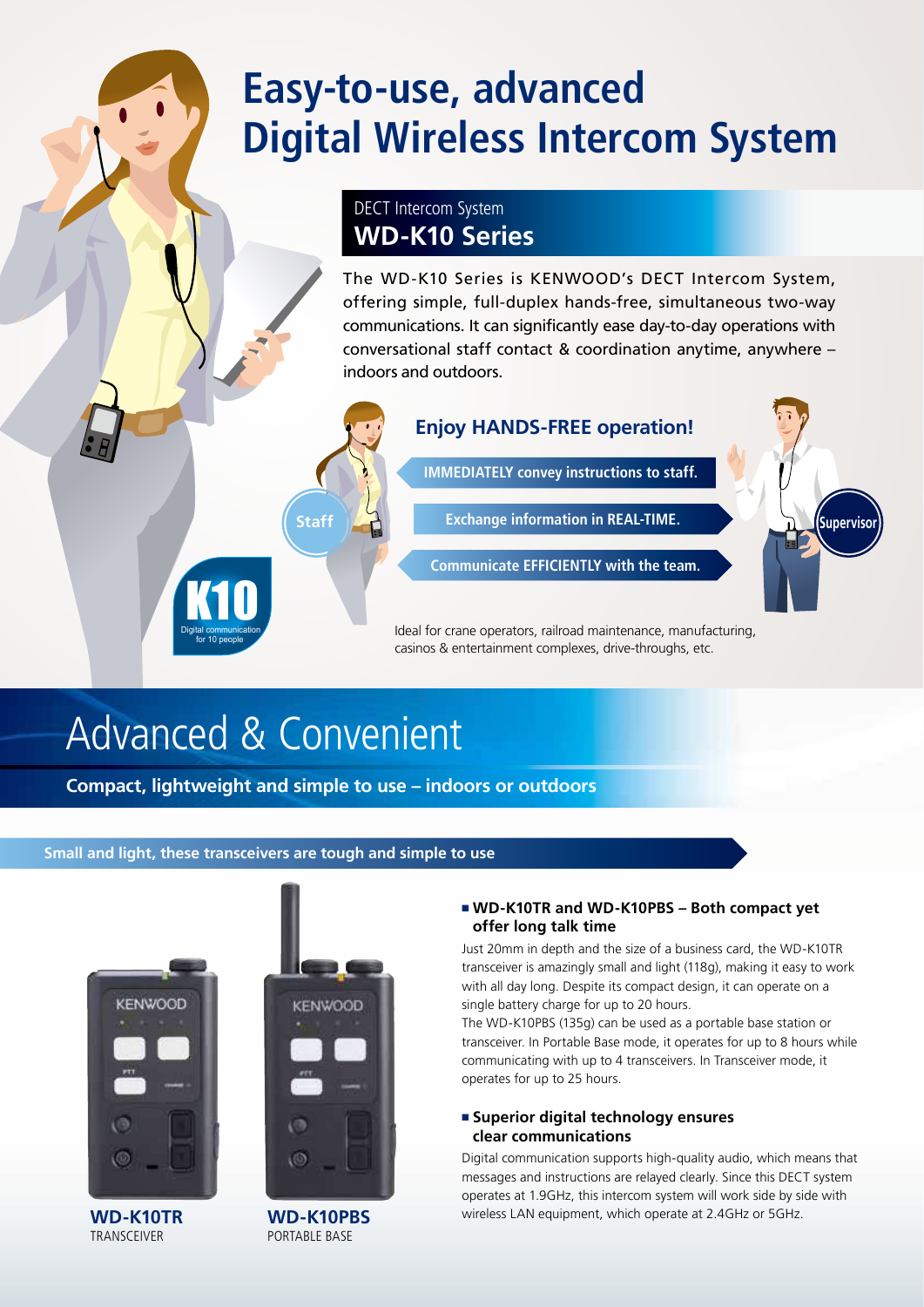### **Example 2 Following Property for dustproof/waterproof performance**

Offering IP67-equivalent\* levels of dustproofing and waterproofing, these tough units can be used with confidence around water and at outdoor events, even in poor weather conditions. If the units have become dirty with mud, they can be rinsed clean (within the limits of IP67-equivalent protection). Both units meet or exceed US MIL-STD 810C through G in 11 categories.



\* Dust- and water-proofing levels apply only for the transceivers, and not for the accessor

#### Note: Check to see the transmissible ranges prior to using the transceivers.

### ■ Portable base station for use just about anywhere

When a group is working outside, at a construction site or outdoor event for example, it is often not possible to install

a fixed base station. There may even not be an AC power supply available. Ideal for such situations is the WD-K10PBS portable base, which can function as a transceiver as well. Using an optional cable, the WD-K10PBS can be connected to a compatible KENWOOD twoway radio, which will act as a bridge between two geographically separated intercom systems.



### **E** Designed throughout for ease of use **and convenience**

- Up to 64 transceivers can be used in Listening Mode
- High-quality Audio Mode for greater clarity
- **Group LED displays the current communication group**
- Function button for instant selection of a frequently used function.
- Volume Attenuation to temporarily reduce volume when talking to a customer
- Voice Announcement of current settings
- Remaining battery capacity indicated by blinking LED and Voice Announcement
- Key Lock to protect from accidental operation

## **Featuring audio-in/out terminals, the WD-K10BS base station can also be used outdoors.**

### **Example stand-alone system (base station + transceivers)**

The WD-K10BS base station is the core of this system – an ideal choice for initial adoption. Up to 10 transceivers can join in simultaneous two-way conversations.

### ■ Coverage expansion possible (Base-link system)

You can daisy-chain up to 4 x WD-K10BS base stations to extend the communication area (Note: no more than to 10 transceivers can engage in a simultaneous two-way conversation).



### ■ Audio in/out terminals for use with broadcasting **equipment and speakers**

Two Audio Out terminals can be used to output an announcement from a transceiver via broadcasting equipment. Conversely, either of the two Audio In terminals can be used for effective broadcasting over the intercom system.

### <sup>n</sup> **Dustproof & waterproof for outdoor use**

Although normally used indoors, the WD-K10BS base station has sufficient dust- and drip-proof performance (IP54) to allow installation in sheltered outdoor areas such as roofed parking spaces.

## **Example design for installation flexibility**

The WD-K10BS can be installed virtually anywhere in a venue, including typical meeting areas, under the roof, or on a wall. The supplied mounting plate simplifies installation.

Notes: • Testing transceivers for IP67 dust- and water-proofing is performed at the developmental stage with the earphones connected and terminal covers all closed tightly; however, dust- and water-proofing are not guaranteed under all operating situations during actual use. Protective materials deteriorate with age but dust- and water-proofing should be effective for a one-year period with normal usage (when terminal and battery covers are in contact). The body of the WD-K10TR/WD-K10PBS can be cleaned with ethanol; however, cleaning the radio should be conducted within the IP range. • The WD-K10TR or WD-K10PBS in transceiver mode can be used by registering it with a WD-K10PBS Portable Base or WD-K10BS Base Station. Actual registration of each transceiver is performed by an authorized dealer using dedicated software. l Up to 10 transceivers can be used simultaneously on a system.

**WD-K10BS** BASE STATION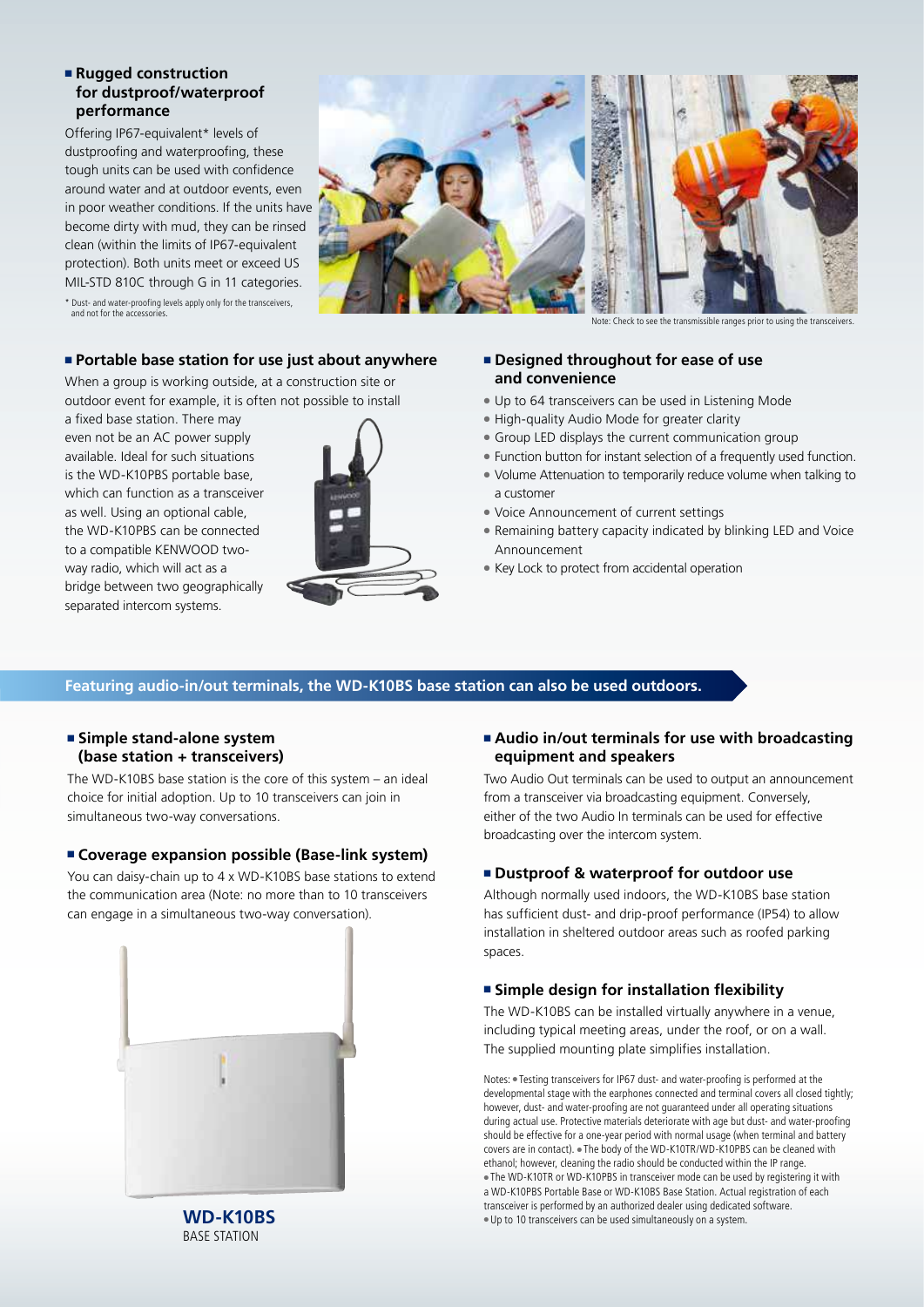## Simple to Deploy

## **As a stand-alone system, it could not be easier to get started**

A stand-alone system simply combines a base station with several transceivers. You can choose between two types of base station – the WD-K10BS base station and the WD-K10PBS portable base. The former is suited for fixed installation indoors, while the latter operates on batteries and can be used where there is no external power supply available.

The WD-K10PBS portable base is recommended for its flexibility. It offers simultaneous 2-way communications for up to 10 transceivers. You can leave the mic switched on allowing you to join a conversation naturally at any time.

With both stationary and portable base stations, users can be divided into groups, and both feature Listening mode.



## Coverage Expansion

## **Base-link system for daisy-chaining up to 4 base stations**

The Base-link function enables daisy-chaining (using cables) up to 4 x WD-K10BS base stations to create a wider coverage area connecting more transceivers. This is particularly useful if, for example, there are transceiver users on 2 or more floors of a building, or spread out over an extensive factory site.

Note that a transceiver can only switch to a vacant/ available channel. Also when being used for a simultaneous two-way conversation, the number of transceivers that can participate will depend on frequency congestion, the location of the base stations and transceivers, etc. Also, only the main base station can accept an audio input (Audio In terminals).

#### **Technical Information 1**

### **DECT 1.9GHz**

Transmissions on this frequency are hardly affected by the 2.4GHz ISM (industrial, scientific and medical) band used for Wi-Fi, microwave ovens, etc., or with the 5GHz band used for high-speed Wi-Fi. Operating at 1.9GHz means smooth uninterrupted communications. DECT offers highquality audio for assured communications.

Note: This system is not compatible with DECT telephony systems.



### **What is DECT?**

<sup>l</sup> DECT (Digital Enhanced Cordless Telecommunications) is a world standard for digital cordless phone systems used mainly in Europe and the US.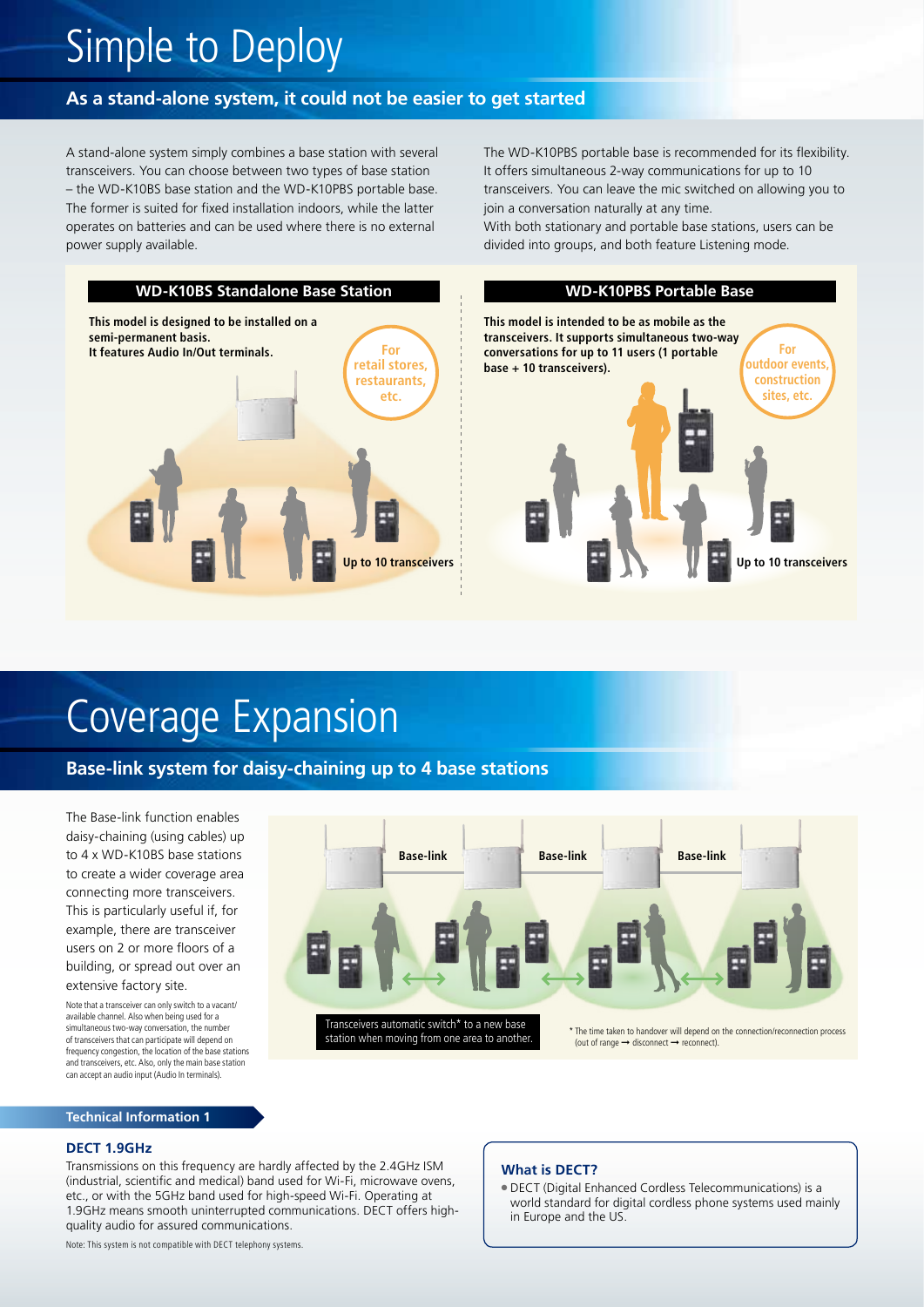## Efficient Operations

## **Make the most of the Group function and Listening mode**

### **n** Group function

It is often useful to divide up transceiver users into groups with different tasks, etc. so that conversations can be focused on only those concerned. Each transceiver can be registered with 2 or more groups for greater flexibility, and switching between groups is fast. A set of 4 Group LEDs indicate which group is current.



### ■ Listening mode (receiving only)

In addition to the transceivers operating in normal mode and able to participate in simultaneous twoway communications, it is also possible to register up to 64 transceivers in Listening mode. This is useful for relaying information to a larger number of people via intercom. If there is an unused channel available, one of these Listening mode transceivers can temporarily switch to normal mode, allowing the user to speak as well as listen. Switching from and back to Listening mode is smooth, taking approximately 1 second.\* This feature is useful if you want to increase the number of users who can participate in conversations.



\* Switching from and back to Listening mode may take longer than 1 second, depending on frequency congestion, etc.

## **System Configuration**



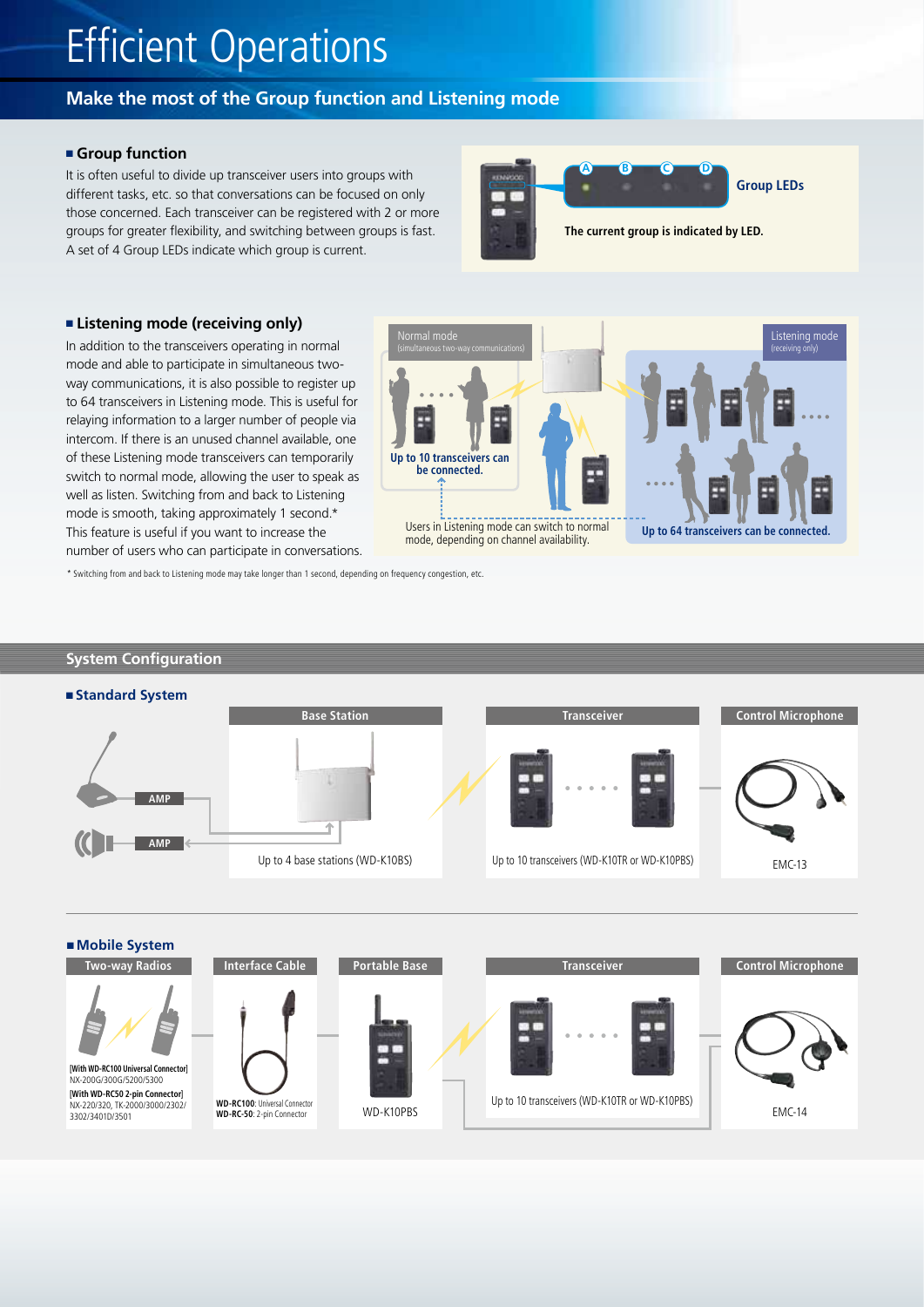## Applications

**Realising efficient communications for a variety of venues**



**Case 2:** Supermarket and Retail Park (Base-link to cover large areas and/or different locations)



## **Case 3:** Outdoor Sports Event (Two-way radio contact)



- AC Adapter KSC-44ML
- Interface Cable WD-RC100/RC50
- Transceiver TK-3401D, etc.



**Configurations**

- Base Station WD-K10BS
- Transceiver WD-K10TR
- Charger KSC-48CR
- AC Adapter KSC-44ML

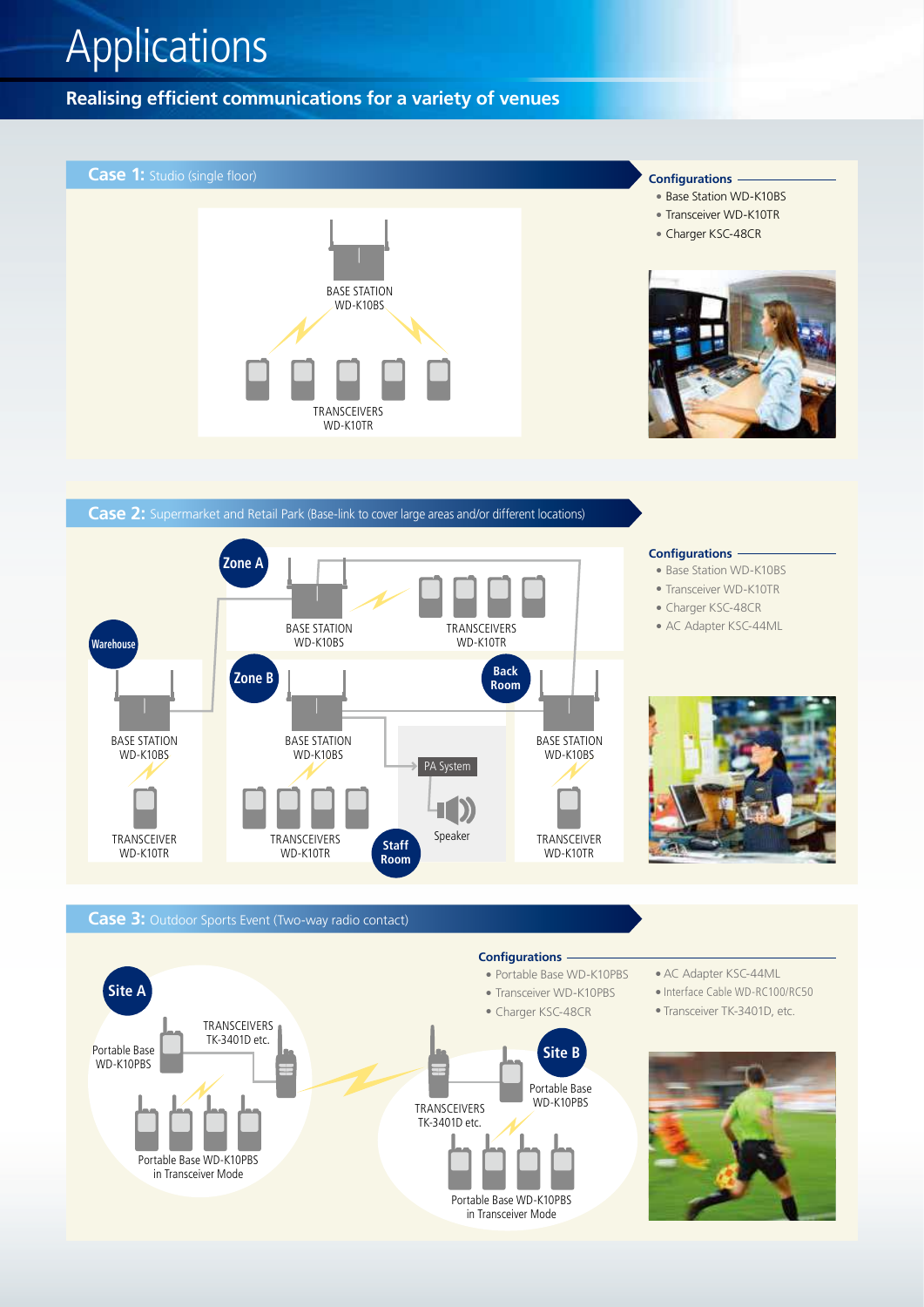## **OPTIONAL ACCESSORIES**



#### ■ Specifications

|                                                              | <b>WD-K10TR</b>                                                                                   | <b>WD-K10PBS</b>                                                                                                                      | WD-K10BS                                                                                                                                                                                               |
|--------------------------------------------------------------|---------------------------------------------------------------------------------------------------|---------------------------------------------------------------------------------------------------------------------------------------|--------------------------------------------------------------------------------------------------------------------------------------------------------------------------------------------------------|
| Description                                                  | Transceiver                                                                                       | Portable base                                                                                                                         | Base station                                                                                                                                                                                           |
| Frequency Range                                              | Europe: 1880 - 1900 MHz*                                                                          |                                                                                                                                       |                                                                                                                                                                                                        |
| System/Radio Format                                          | DECT                                                                                              |                                                                                                                                       |                                                                                                                                                                                                        |
| <b>Operation Mode</b>                                        | Full Duplex                                                                                       |                                                                                                                                       |                                                                                                                                                                                                        |
| Operating Temp. Range                                        | $-10^{\circ}$ C to + 60 $^{\circ}$ C                                                              |                                                                                                                                       | $-10^{\circ}$ C to + 50 $^{\circ}$ C                                                                                                                                                                   |
| <b>Terminals</b>                                             | Microphone/Earphone mini jack,<br>Micro-USB connector (Type B) for<br>equipment setup using a PC. | Microphone/Earphone mini jack,<br>Micro-USB connector (Type B) for<br>equipment setup using a PC.<br>Transceiver connection mini jack | Audio input and output x2 (stereo jack),<br>Link terminal x2 (up/down link),<br>External device control terminal x2.<br>Micro-USB connector (Type B) for equipment<br>setup using a PC, DC in terminal |
| Environmental Specifications**                               | IP55 and equivalent to IP67                                                                       |                                                                                                                                       | <b>IP54</b>                                                                                                                                                                                            |
| Battery Type/Life<br>(duty cycle: Tx 6", Rx 6", standby 48") | Li-ion/20hrs                                                                                      | Li-ion/8hrs when used as a portable base<br>(w/ 4 terminals); 25hrs when used as a<br>transceiver                                     |                                                                                                                                                                                                        |
| Dimensions (W x H x D)                                       | 54 x 94 x 20.5 mm                                                                                 | 54 x 94 x 23.5 mm                                                                                                                     | 196 x 136 x 50 mm                                                                                                                                                                                      |
| Weight (Net, approx.)                                        | 118q                                                                                              | 135q                                                                                                                                  | 995 g                                                                                                                                                                                                  |

\*These units are transceivers that use the full 1,881.792 to 1,897.344 MHz channels.

\*\* Connector covers have to be connected to the transceiver to obtain the dust- and water-proofing performances stated in this specifications.

## <sup>n</sup>**External Dimensions** (unit: mm)







■ Typical Transceiver Ranges\*: Approx. 30m to 300m.

\* The range may be narrower for the WD-K10TR over WD-K10PBS in transceiver mode. Also, the range may be narrower when the WD-K10PBS is used as the base unit over WD-K10BS.<br>These ranges assume open, unobstructed spaces. Act